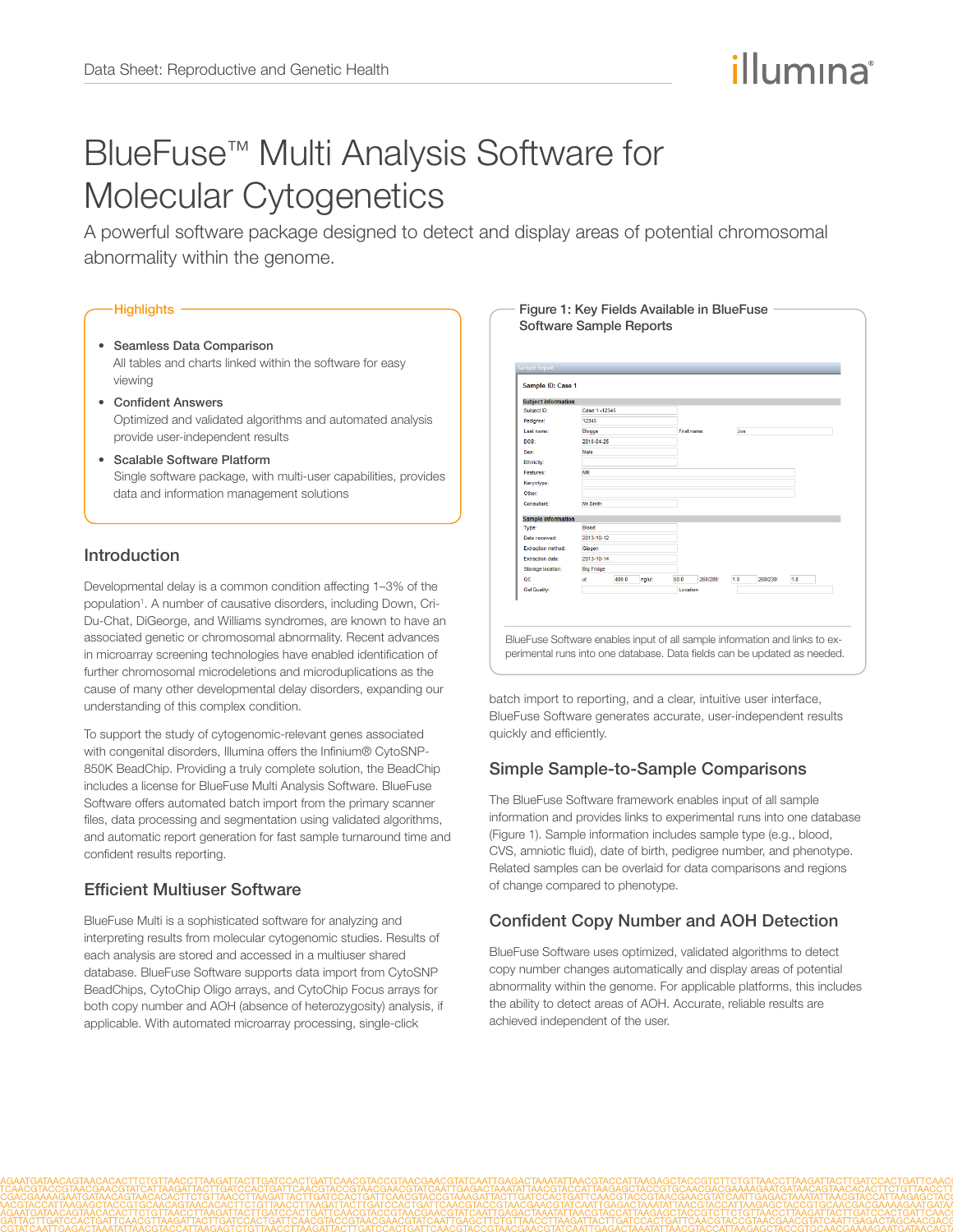

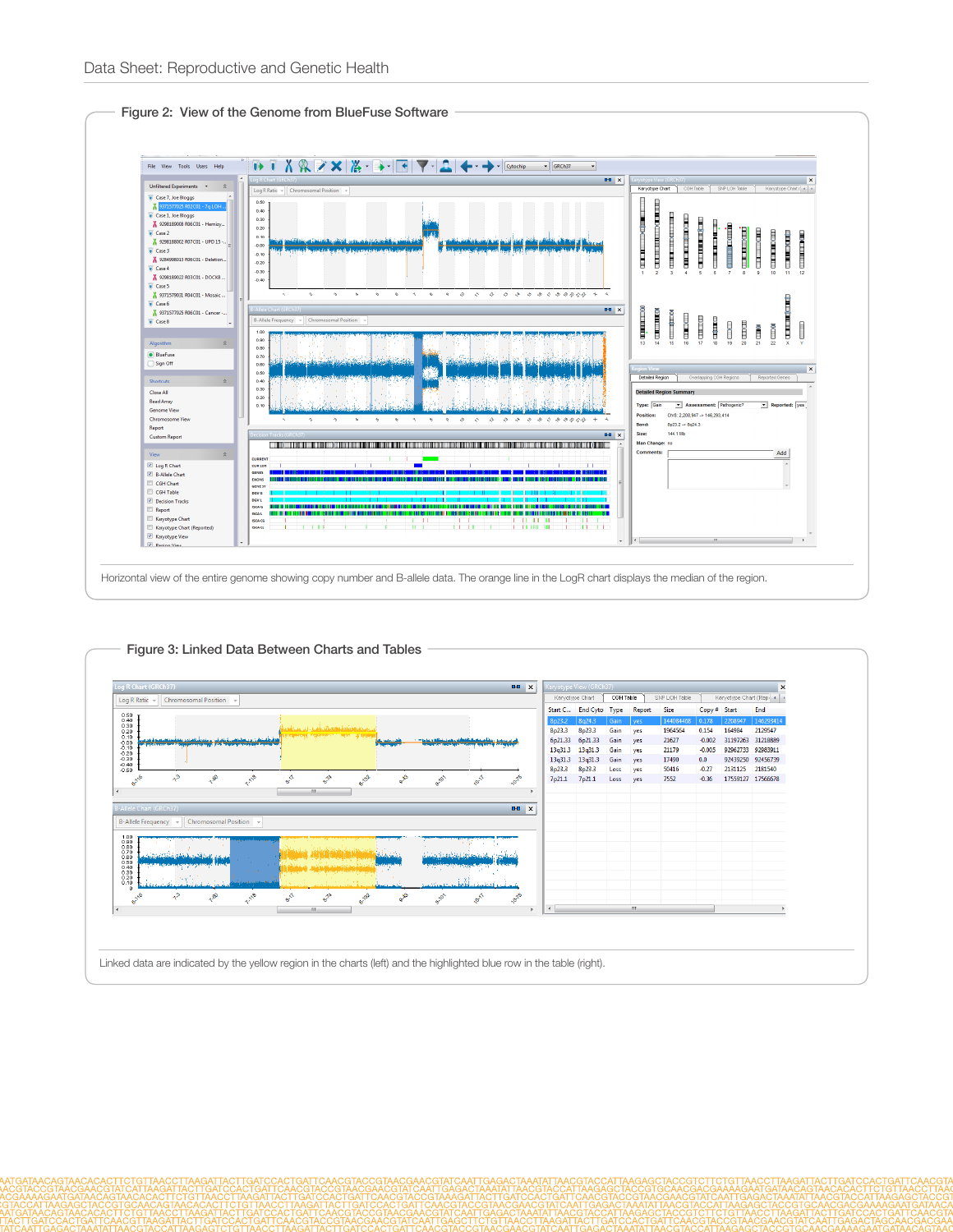

# Clear Visualization for Rapid Data Confirmation

The key to rapid, confident results interpretation is clear, unambiguous data presentation. In the BlueFuse Software, data can be viewed horizontally or vertically (classical cytogenetics view). The opening view shows the entire genome with the automated calling displayed, facilitating user confirmation of the calls. The user can zoom in to any region on the genome for more detailed analysis at any time by selecting the desired region or abnormality. The user may also annotate the data manually for segmental changes or override the automated calls. The region comments box supplements any changes with an explanation, enabling an audit trail and case history and facilitating the addition of any other relevant information used in the analysis (Figure 2).

#### Intuitive Navigation

BlueFuse Software links all data for each view, making navigation as simple as a click of the mouse. For example, click a region in a chart to see specific information in a table format, or click a line in a table to see that data highlighted in the charts (Figure 3).

#### Helpful Data Interpretation

In addition to clear data presentation, BlueFuse Software helps users understand the significance of any detected changes. This is achieved through the import of a secondary file called the annotation database. The annotation database is comprised of summary information from the key public databases (ISCA, DGV, Ensembl, and Decipher) and is updated regularly. To make sure that the most recent information is used, BlueFuse Software facilitates direct link-out to the live websites for region, gene, and OMIM searches, simply by right-clicking on the

relevant region in the decision track. Laboratories can import custom BED or TXT files to supplement this information. Visualization features in the decision tracks enable data comparison between current experiments and published regions, and a closer look at gene and exon content within each region (Figure 4).

# Full History of Laboratory Data

BlueFuse Software incorporates a number of measures to ensure a transparent audit trail of laboratory data and decisions made regarding data interpretation.

#### Record of Data Assessment

The Region View dialog within BlueFuse Software provides a laboratory record of the decisions made for every region identified. Every region can be assigned an assessment of Benign, Probably Benign, Unknown, Probably Pathogenic, and Pathogenic, following ISCA guidelines. Users can add specific comments regarding the assessment, supplying additional support of the decision. This nondeletable audit trail delivers a history of analysis and a paperless format of case management between users. All information appears on the generated report (Figure 5).

#### Sample and QC Comparison

Complete information for all samples is stored in a central database. A summary of all regions found in all experiments, including frequency of detection and previous region assessments, is available to guide decisions. Data are permanently available and can be revisited and interrogated at any time ensuring that any follow-up questions can be readily answered. QC metrics for each experiment are also stored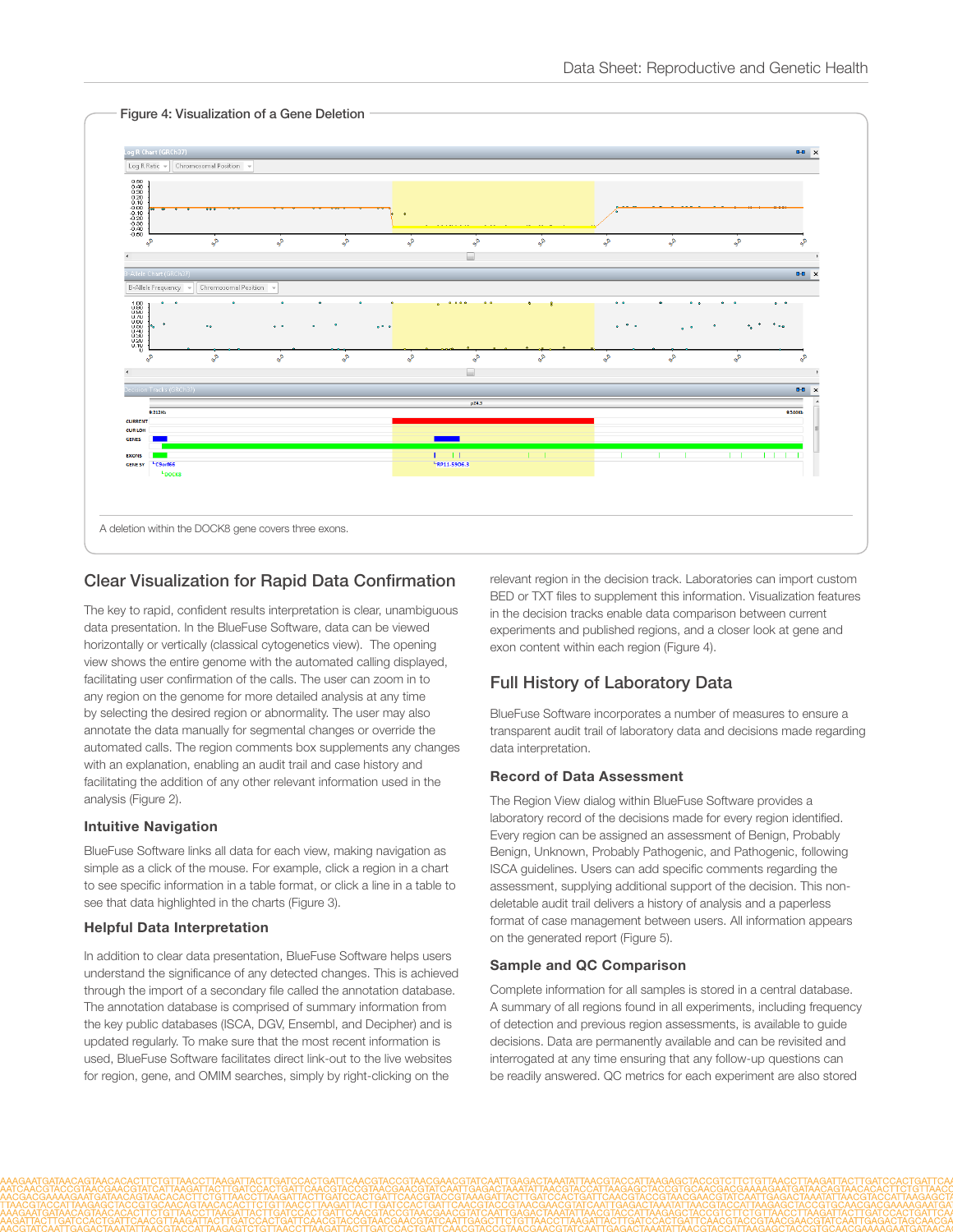within the database allowing laboratories to perform run-to-run, lotto-lot, and user-to-user comparisons to aid in the development and optimization of QC\QA processes.

#### Complete Audit Trail

From a laboratory record perspective, it is essential to track who evaluates experiment performance and when in the process this evaluation occurs. BlueFuse Software provides a "Sign-off" functionality that logs this activity automatically. After a result is reviewed, the user will sign off on that experiment as a pass or a fail. Each inspection includes a user name and time stamp to establish the audit trail. The experiment is then passed to the next user and confirmed before being signed-off by the senior members of the team. This trail cannot be deleted or edited, even by an administrator, providing a robust audit trail of the sample (Figure 6).

### Scalable Workflow

BlueFuse Software supports multiple users accessing the database at the same time to ensure fast workflows and ease of use. If installed with the recommended (optional) BlueFuse Server, every user

maintains write access to the database for full functionality. There are three levels of user access (Figure 7):

- 1. User—write samples and experiments to the database only
- 2. Supervisor—write, annotate, and delete samples and experiments to the database
- 3. Administrator—write, annotate, and delete samples and experiments to the database; change global database settings

#### BlueFuse Server for Multi-User Write Access

BlueFuse Server is an optional install that enables multiple users to write simultaneously to a central database. If this software is not installed, multiple users can log in with read-only access, but only one person can write to the database at any given time.

## Rapid and Consistent Reporting

BlueFuse Software automatically generates annotated reports for each experiment. Reports contain a breakdown for every copy number and AOH region, including user assessment and associated comments

| Detailed Region<br>Reported Genes<br>Overlapping CGH Regions                                                                                                                                                                                                   |  |
|----------------------------------------------------------------------------------------------------------------------------------------------------------------------------------------------------------------------------------------------------------------|--|
|                                                                                                                                                                                                                                                                |  |
|                                                                                                                                                                                                                                                                |  |
| <b>Detailed Region Summary</b>                                                                                                                                                                                                                                 |  |
| Assessment: Pathogenic<br>Reported: $ yes \rightharpoondown $<br>Type: Loss                                                                                                                                                                                    |  |
| Position:<br>Chr9: 259,822 -> 299,315                                                                                                                                                                                                                          |  |
| $9p24.3 \rightarrow 9p24.3$<br>Band:                                                                                                                                                                                                                           |  |
| Size:<br>39.5 Kb                                                                                                                                                                                                                                               |  |
| Man Change: yes                                                                                                                                                                                                                                                |  |
| Comments:<br>Add                                                                                                                                                                                                                                               |  |
| 14/05/14 14:47:54. cytosnp. ensured that this was<br>highlighted in report<br>틔<br>14/05/14 14:47:17. cytosnp. changed status to pathogenic<br>14/05/14 14:45:57. cytosnp. Deletion and disruption of the<br>DOCK8 associated with mental retardation and<br>٠ |  |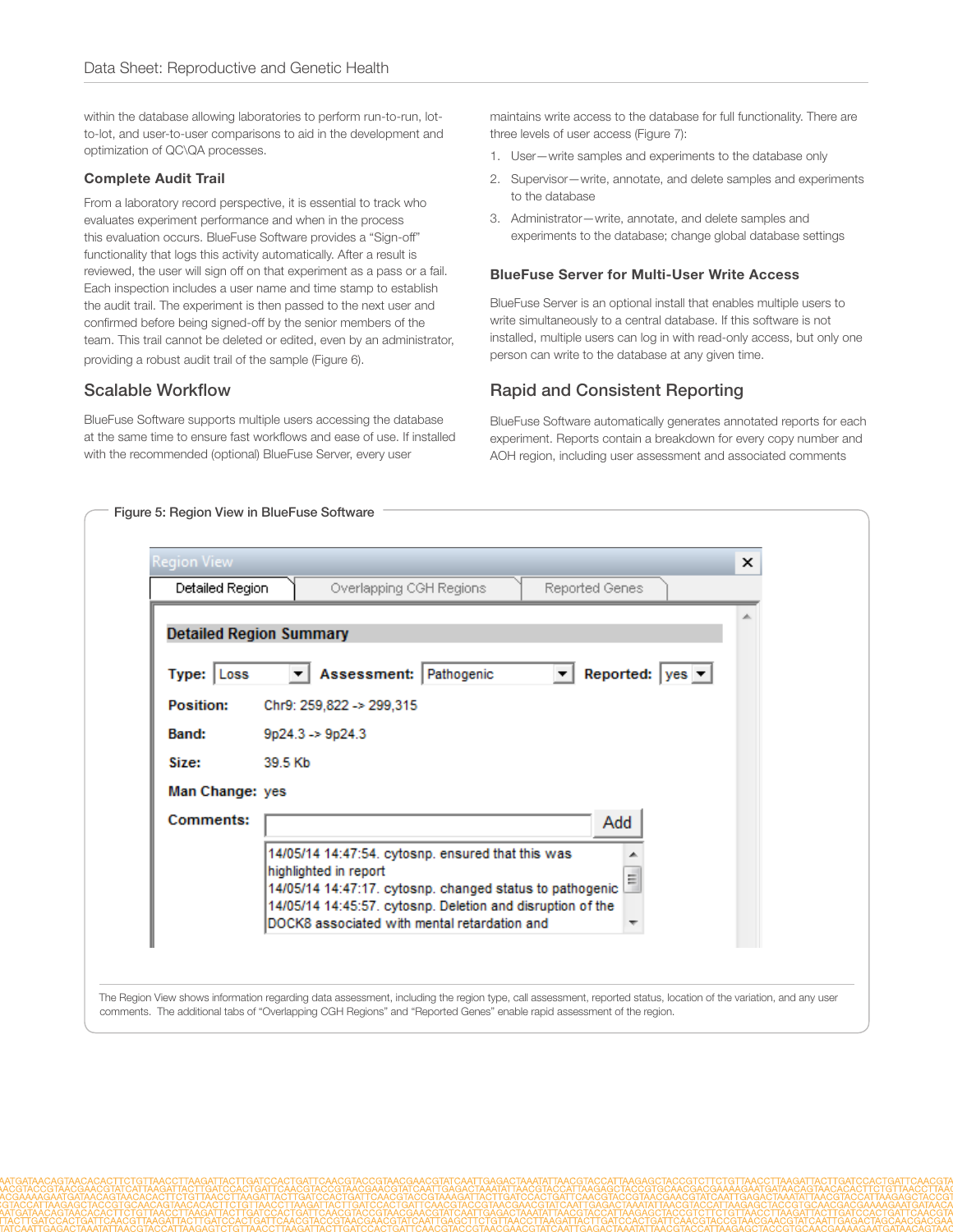Figure 6: Sample Sign-Off Report Sign Off History: 19/05/14 17:10:38. cytosnp. Level 2 Sign Off 19/05/14 17:10:01. lab-super. Level 2 Sign Off 19/05/14 17:08:26. lab-user. Level 1 Sign Off BlueFuse Software requires case sign-off for each report, creating a clear audit trail for each sample.

plus details of the Human Genome Organisation Gene Nomenclature Committee (HUGO/HGNC)<sup>2</sup> and Online Mendelian Inheritance in Man (OMIM)<sup>3</sup> genes, overlapping Database of Genomic Variants (DGV) entries<sup>4</sup>, and International Standards for Cytogenomic Arrays (ISCA) database of consensus regions<sup>5</sup>. Reports are updated when any changes to the case are made, ensuring the reports are always up-todate based on the latest experiment actions and changes. In addition, reports can be customized to make sure that only the desired information is reported outside of the laboratory. All reports are easily exported or copied to a laboratory-specific report as required. Reports are also available as Web Reports using a standard internet browser within the institute to maximize availability to all users\*.

## Integrated Framework

BlueFuse Software offers a single framework for analyzing data for IVF and molecular cytogenetic applications. Developed by the clinical genomics community for the clinical genomics community, the clear intuitive interface ensures that the unique needs of these laboratories are met. In addition, the software supports analysis and visualization of sequencing and array data on the same platform. This integrated approach enables molecular cytogenetic laboratories to run a suite of technologies and expand their testing portfolios.

#### Figure 7: Configuring User Level in the Database

| <b>User Name</b>                 | Full Name                        |             | Level                       |  |
|----------------------------------|----------------------------------|-------------|-----------------------------|--|
| cytosnp<br>lab-super<br>lab-user | cytosnp<br>lab-super<br>lab-user |             | Admin<br>Supervisor<br>User |  |
| <b>Add User</b>                  | <b>Edit User</b>                 | Delete User | Close                       |  |

#### Summary

BlueFuse Multi Software enables rapid, accurate molecular cytogenetics analysis. The ability to visualize and report copy number and AOH data quickly and reliably allows laboratories to run multiple tests per day with confidence and minimal hands-on time. In addition, the integrated framework ensures that laboratories are able to scale to higher volumes and offer new tests with minimal staff training. Designated user login and profiles coupled with experiment sign-off requirements allows the lab to control and track data throughout the workflow and institute.

## Ordering Information

BlueFuse Software is available free of charge to users of Illumina cytogenetic and IVF technologies with unlimited licenses per site. The software is not available as an open platform to other vendors or LDTs. Download the software from www.cambridgebluengome.com/ software. For license information, contact techsupport@illumina.com.